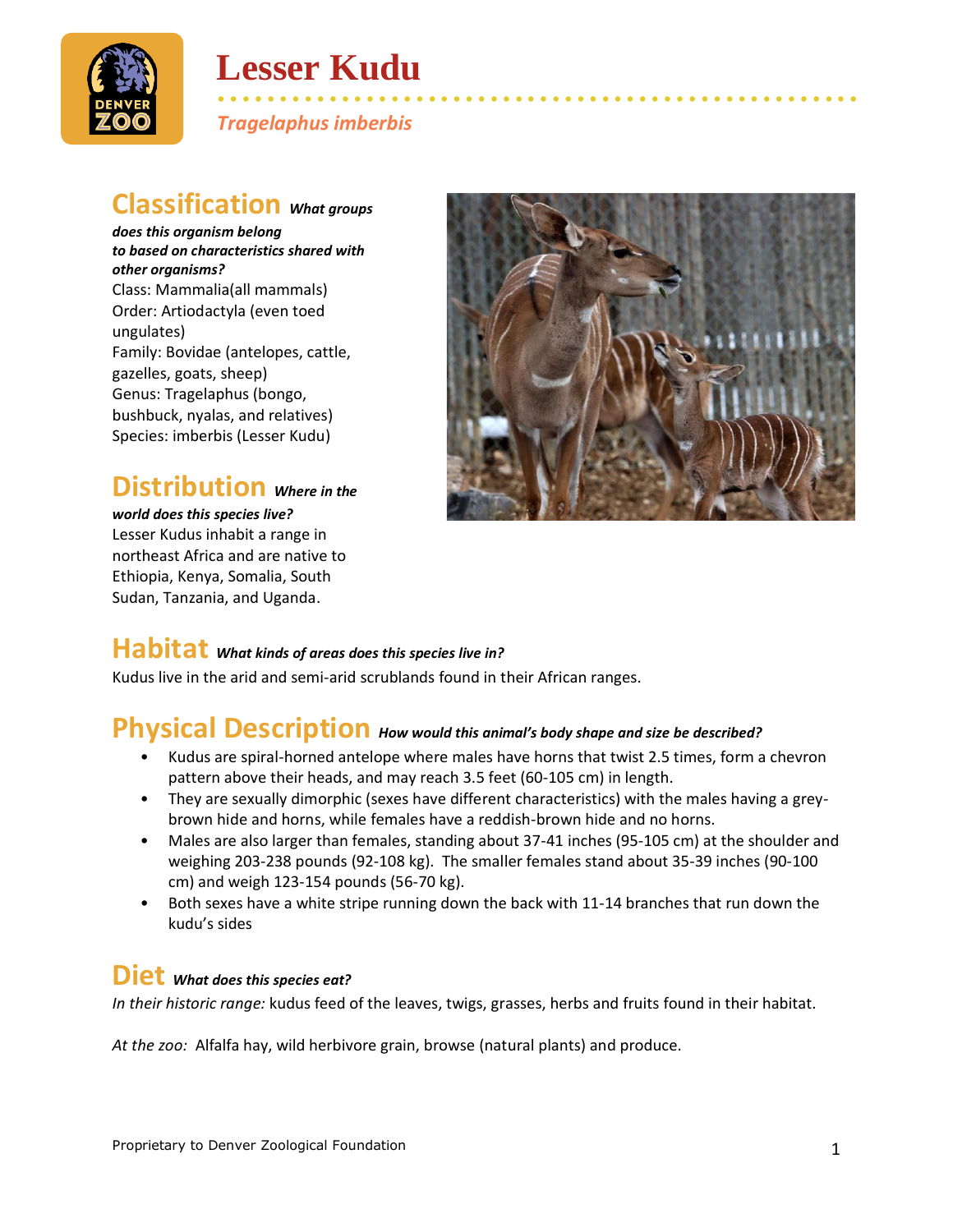

# **Lesser Kudu**

*Tragelaphus imberbis*

#### **Predators** *What eats this species?*

Lions, leopards, wild dogs, and spotted hyenas all prey on these antelopes. These antelope are also hunted by humans.

• • • • • • • • • • • • • • • • • • • • • • • • • • • • • • • • • • • • • • • • • • • • • • • • • • • •

## **Social Organization** *How does this animal interact with others of its species?*

Female lesser kudus will form small groups of twos or threes; males sometimes form small bachelor groups, but are typically solitary. Kudus do not express any territorial behaviors and fights are rare, typically only seen in breeding season. Kudus of both sexes will stand on their hind legs and take part in shoving contests. Kudus browses the scrubland bushes at dawn and dusk, seeking shelter in the dense brush during the daytime.

## **Life Cycle** *How does this species mate, raise young, grow and develop?*

With no set breeding season, rutting males test the urine of all females they approach to determine their readiness to breed. Females carry their offspring for 6-8 months before segregating themselves to deliver a single calf weighing 16.5 pounds (4 to 7.5 kg). These calves remain hidden in grasses while their mothers forage for about 4 weeks. After that initial period, the gradually spend more time with their mother until they are weeded at around 6 months. Fifty percent of calves do not survive to six months and if they survive, will reach sexual maturity at 15-18 months. Males do not commonly reproduce until 4-5 years when the achieve the required social status to be successful. Kudus have a lifespan in the wild of 10-15 years and may reach 20 years in captivity.

#### **Adaptations** *What physical and behavioral characteristics enable this animal to survive and thrive?*

- Lesser kudus have **cryptic coloring** (coloring which allows them to blend with their environment) provides excellent camouflage in the shrublands that make up their habitat.
- Kudus enhance the effectiveness of their camouflage by **remaining motionless** for long periods of time, making them hard to spot.
- These antelopes have **large ears** and fantastic hearing to help the detect predators.
- Kudus use a **warning bark** to warn others of the presence of predators when threatened.

## **Collection Connection**

- Moscato is a female born here at the zoo 9/17/2013. She is shy and can be identified by her orange tag.
- Joe was born 4/20/2015 at another zoo. He is friendly, loves scratch sessions with his keepers. Joe's tongue hangs out due to an injury at another zoo, but it does not bother him. You may see Joe with browse caught on his head after a sparring session with it.
- Elsa wears a blue tag and was born 4/5/2014. She is a curious and brave kudu, occasionally accepting treats from keepers, but only on her terms
- Winifred was born at the zoo 2/5/2019. She sports a yellow tag and is braver than mom, Moscato. Winifred likes to hang out with Elsa and Eleanor.